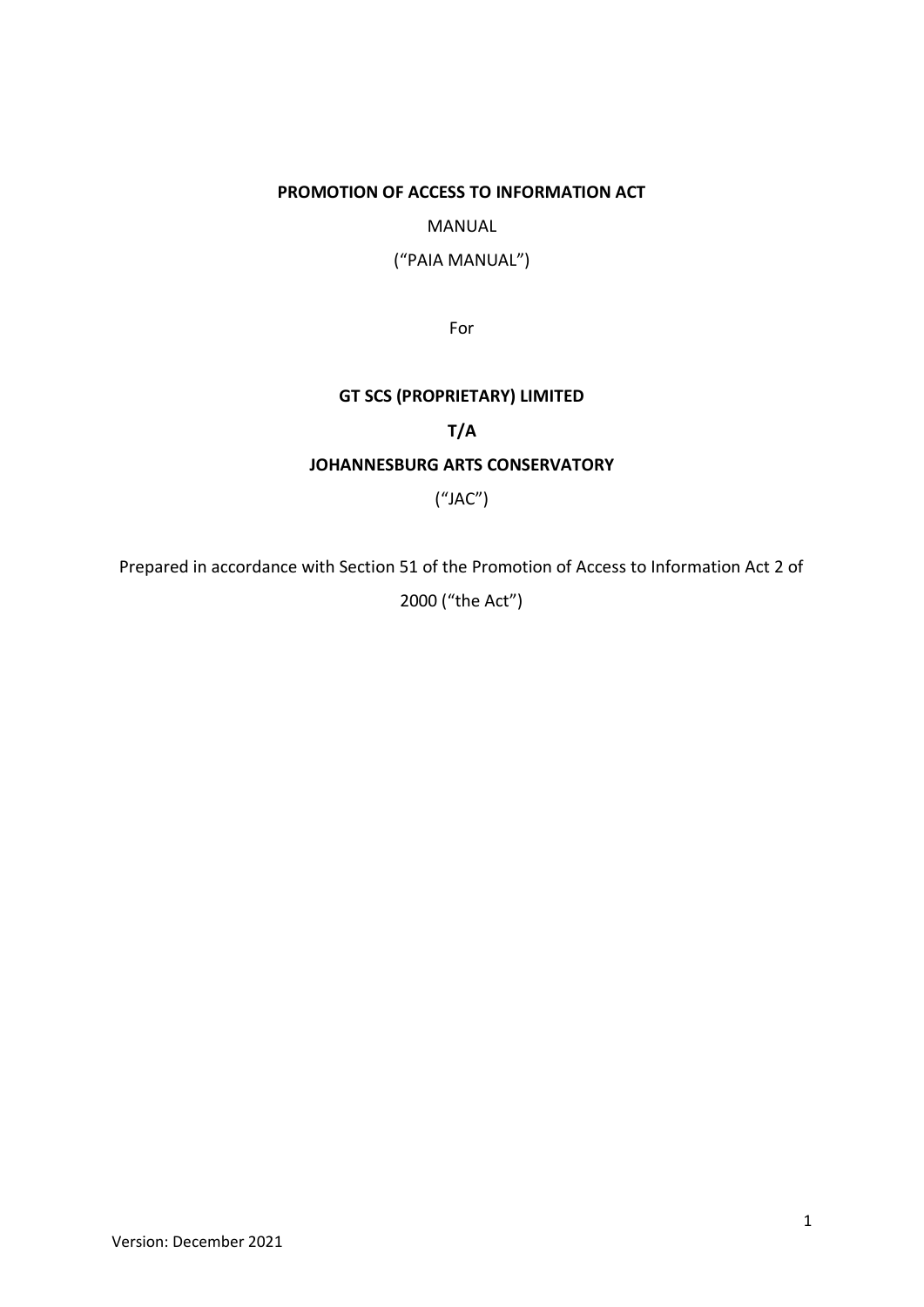## **1. BACKGROUND TO THE PROMOTION OF ACCESS TO INFORMATION ACT**

- 1.1. The Promotion of Access to Information Act 2 of 2000 ("the Act") was enacted to give effect to the constitutional right to access any information held by the state or any other person which is required for the exercise or protection of any right. If a public body lodges a request in terms of the Act, it must be acting in the public interest.
- 1.2. In terms of section 51 of the Act, private entities are required to compile and publish an Information Manual. This has come to be known as the PAIA Manual. The purpose of the PAIA Manual is to set out the relevant information necessary to assist individuals or other organisations to request access to information from a private body. It is intended to foster a culture of transparency and accountability within the JAC by giving effect to the right to information required for the exercise or protection of any right.
- 1.3. This document constitutes the JAC's PAIA Manual as envisioned by the Act. It describes the types of records that JAC holds and explains the procedure to submit a request for access to the records in terms of the Act and provides for the fees and relevant forms required to submit such request.

#### **2. LIMITATIONS OF THE ACT'S APPLICATION**

- 2.1. While the Act envisions access, transparency and accountability in respect of information, section 9 also recognises that the right to access information cannot be unlimited. Therefore, it has set out various limitations to the right, including:
	- 2.1.1. Limitations relating to reasonable protection of privacy;
	- 2.1.2. Information that is commercially confidential; and
	- 2.1.3. Information limited to effective, efficient and good governance.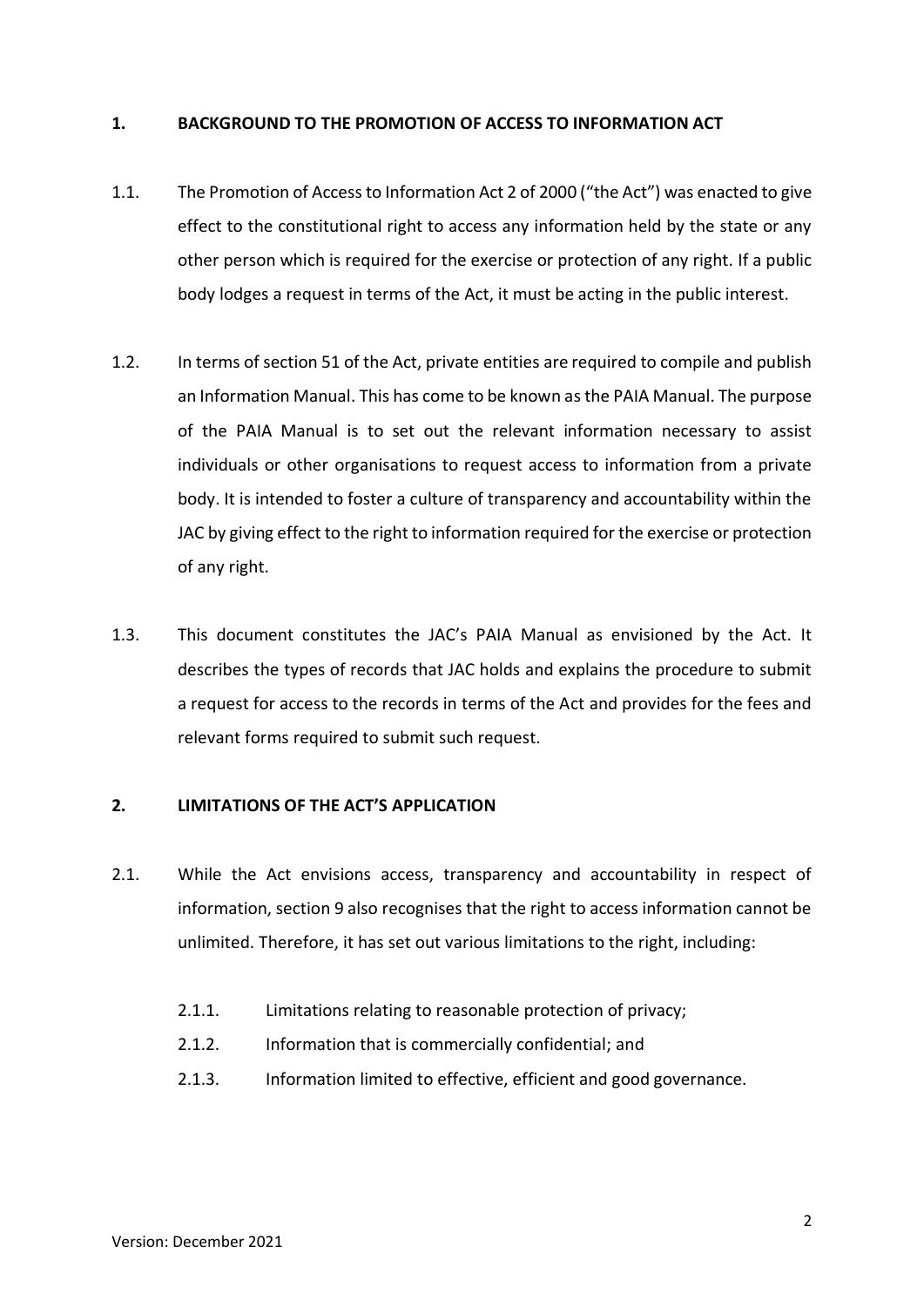## **3. AVAILABILITY OF THIS PAIA MANUAL**

3.1. This PAIA Manual is published on the JAC's website and is available on request from the Information Officer, the details of which are:

| Information Officer: Holly Gruver |                                       |
|-----------------------------------|---------------------------------------|
|                                   | Physical Address: 27 Homestead Avenue |
|                                   | <b>Bryanston</b>                      |
|                                   | Johannesburg                          |
| <b>Email Address:</b>             | holly@thejac.co.za                    |

3.2. The above Information Officer is also the chief executive officer of the JAC.

# **4. THE SOUTH AFRICAN HUMAN RIGHTS COMMISSION'S GUIDE**

- 4.1. The South African Human Rights Commission has compiled a Guide as contemplated in terms of section 10 of the Act ("the Guide"). The Guide contains information as may reasonably be required to exercise or protect any right contemplated by the Act.
- 4.2. The Guide may be accessed from the South African Human Rights Commission, at the following address:

Physical Address: JD House 27 Stiemens Street Braamfontein Johannesburg 2001

Telephone number: 082 059 6520

Enquiries: [tsebulela@sahrc.org.za](mailto:tsebulela@sahrc.org.za)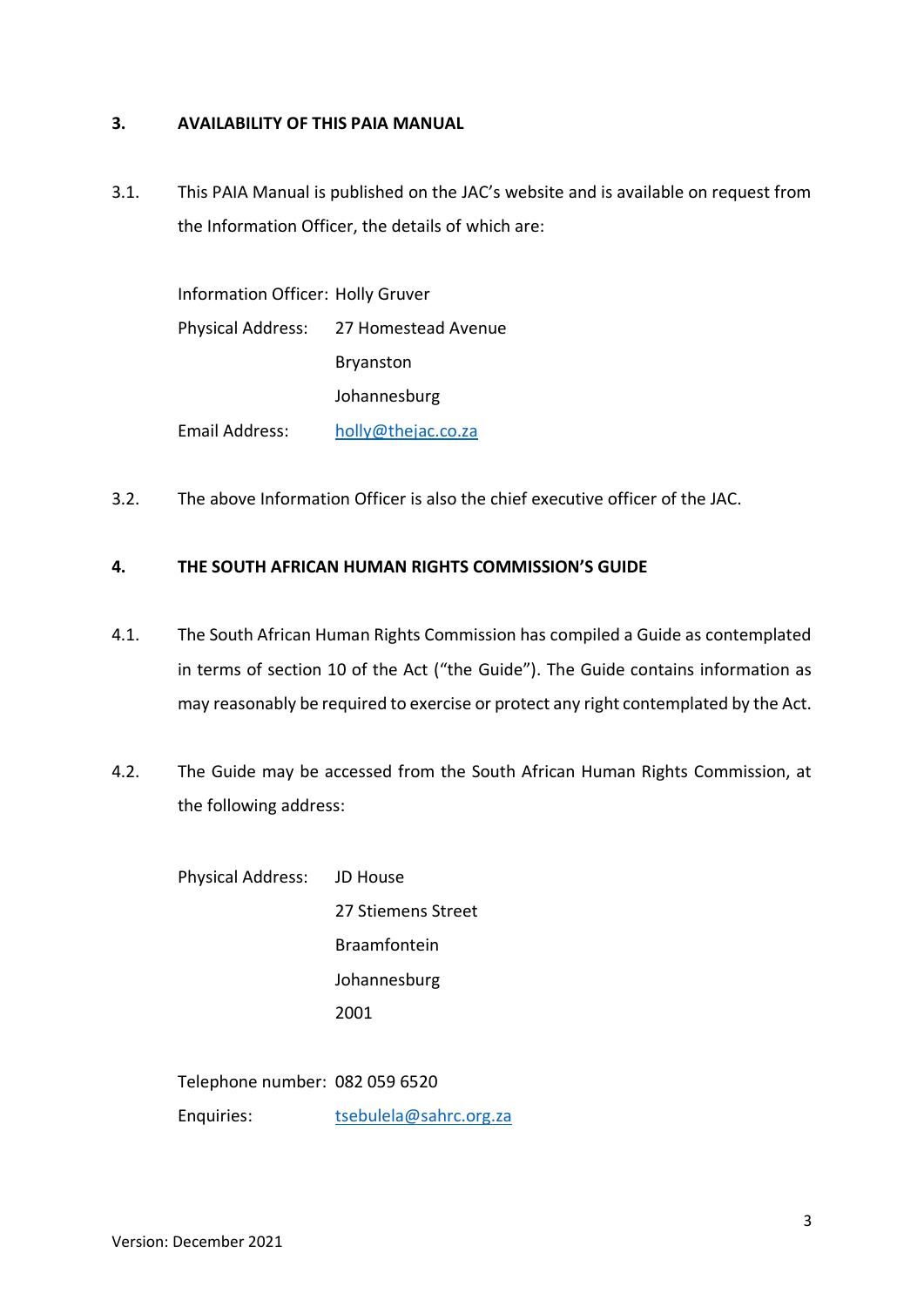4.3. In addition, the Information Regulator of South Africa can be approached at the following address:

| Physical Address: JD House |                    |
|----------------------------|--------------------|
|                            | 27 Stiemens Street |
|                            | Braamfontein       |
|                            | Johannesburg       |
|                            | 2001               |
|                            |                    |
| Postal Address:            | PO Box 31533       |
|                            | Braamfontein       |
|                            | Johannesburg       |
|                            | 2017               |
|                            |                    |

| General enquiries: | enquiries@inforegulator.org.za      |
|--------------------|-------------------------------------|
| Complaints:        | PAIAComplaints@inforegulator.org.za |
| Compliance:        | PAIACompliance@inforegulator.org.za |

# **5. LATEST NOTICE SUBMITTED IN TERMS OF SECTION 52 OF THE ACT**

5.1. No notice has been submitted as prescribed in terms of section 52(2) of the Act (which provision has subsequently been repealed).

# **6. RECORDS AVAILABLE ON REQUEST**

- 6.1. General information held by the JAC, which is public in nature, may be accessed on the JAC's website without a formal request as contemplated by this PAIA Manual.
- 6.2. The records which the JAC holds and the categories within which the records fall are listed below, as required by section 51(2)(e) of the Act. While the JAC holds such records, it is entitled to refuse access in terms of sections 62 to 69 of the Act.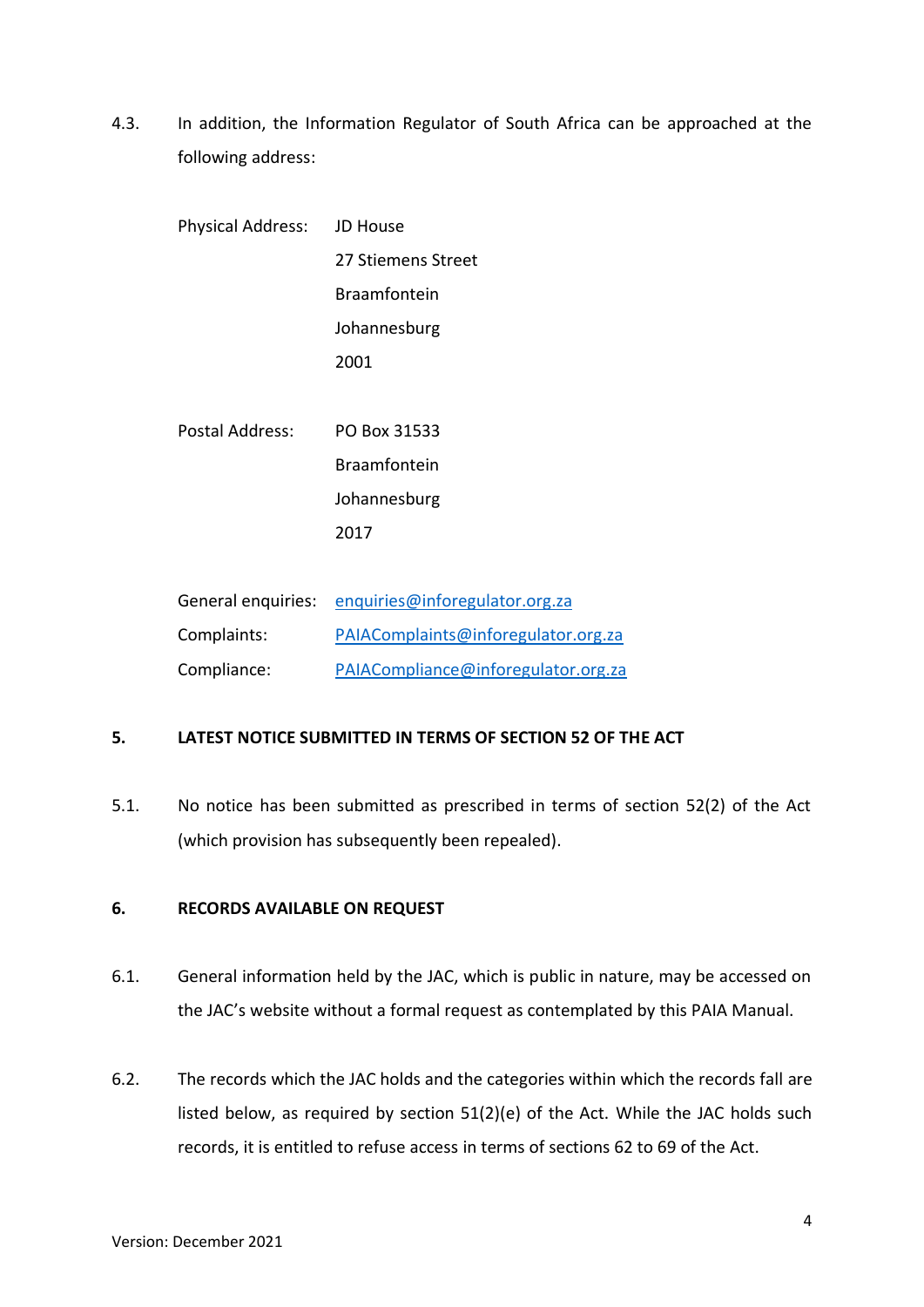#### 6.3. Corporate Governance:

- 6.3.1. Memorandum of Incorporation and constitutional documents
- 6.3.2. Further documents of incorporation
- 6.3.3. Minutes relating to Board meetings
- 6.3.4. Minutes relating to Shareholder's meetings
- 6.3.5. Resolutions taken by the Board
- 6.3.6. Resolutions taken by Shareholders
- 6.3.7. Proxy documentation
- 6.3.8. Share Register, other share-related documentation and further registers prescribed by statute
- 6.3.9. Corporate governance policies, procedures and strategies

#### 6.4. Personnel and Employment Records:

- 6.4.1. Employment records
- 6.4.2. Contractors' and Agents' records
- 6.4.3. Personnel guidelines, policies, and procedures
- 6.4.4. Payroll records
- 6.4.5. Recruitment records
- 6.4.6. Training records

#### 6.5. Financial Records:

- 6.5.1. Accounting records
- 6.5.2. Financial reports and statements
- 6.5.3. Banking details
- 6.5.4. Creditor and Debtor-related reports, statements and records
- 6.5.5. Financial policies and procedures
- 6.5.6. Taxation records
- 6.5.7. Asset register
- 6.5.8. Supplier records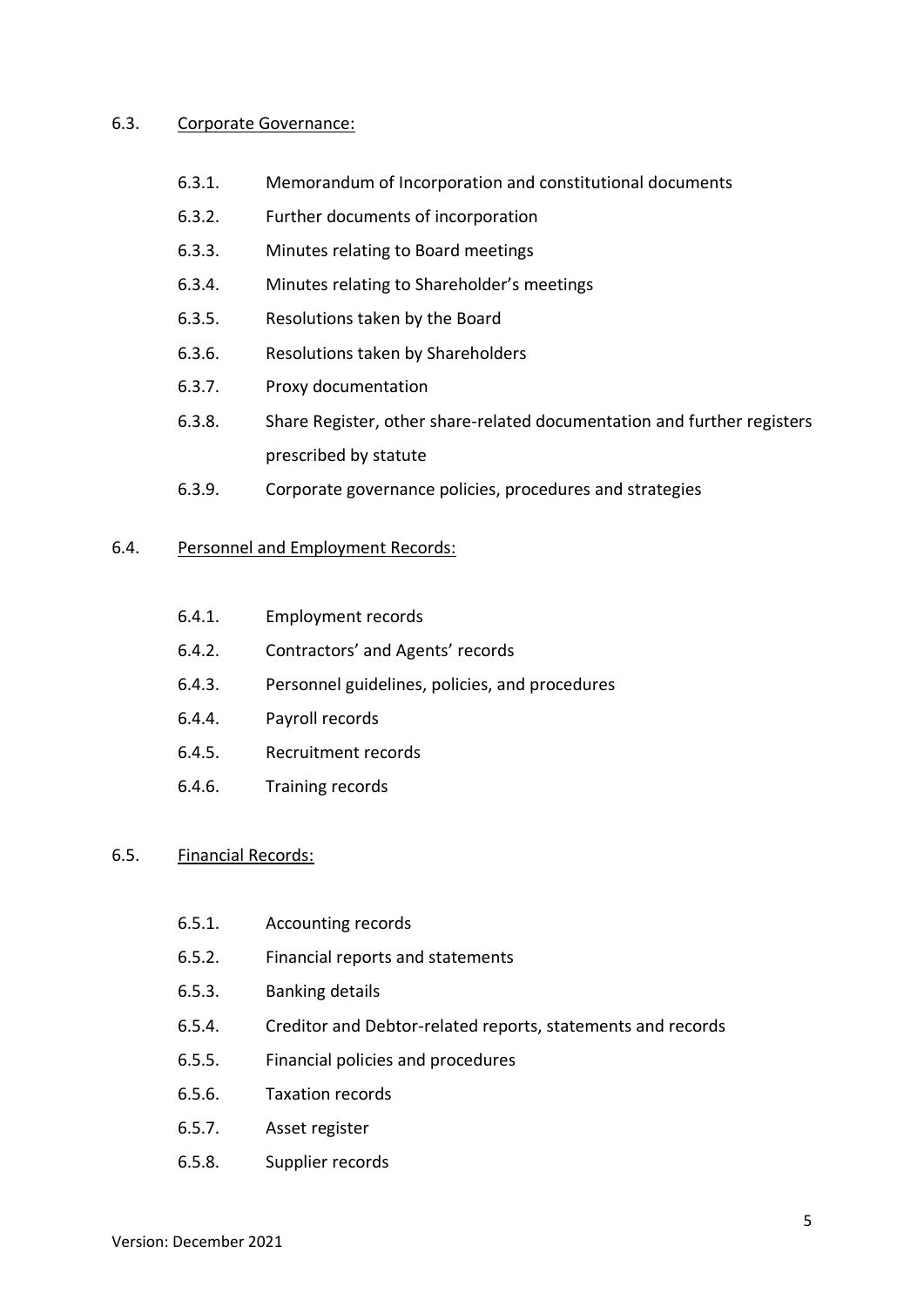- 6.5.9. Management accounts
- 6.5.10. Sponsorship records

### 6.6. Client-related Records:

- 6.6.1. Client records, including prospective clients
- 6.6.2. Visitor's records
- 6.6.3. Interested party records

#### 6.7. Marketing and Communication Records:

- 6.7.1. Marketing records
- 6.7.2. Public communication records
- 6.7.3. Internal communication
- 6.7.4. Performance records
- 6.7.5. Advertising and promotional material

#### 6.8. Health and Safety Records:

6.8.1. Health and Safety Records (employees and contractors)

#### 6.9. Legal Services and Compliance:

- 6.9.1. General contractual documentation
- 6.9.2. Intellectual property records
- 6.9.3. Immovable property records
- 6.9.4. Statutory and regulatory compliance records
- 6.9.5. Company guidelines, policies and procedures

#### 6.10. Operational Records:

- 6.10.1. Production records
- 6.10.2. Logistics records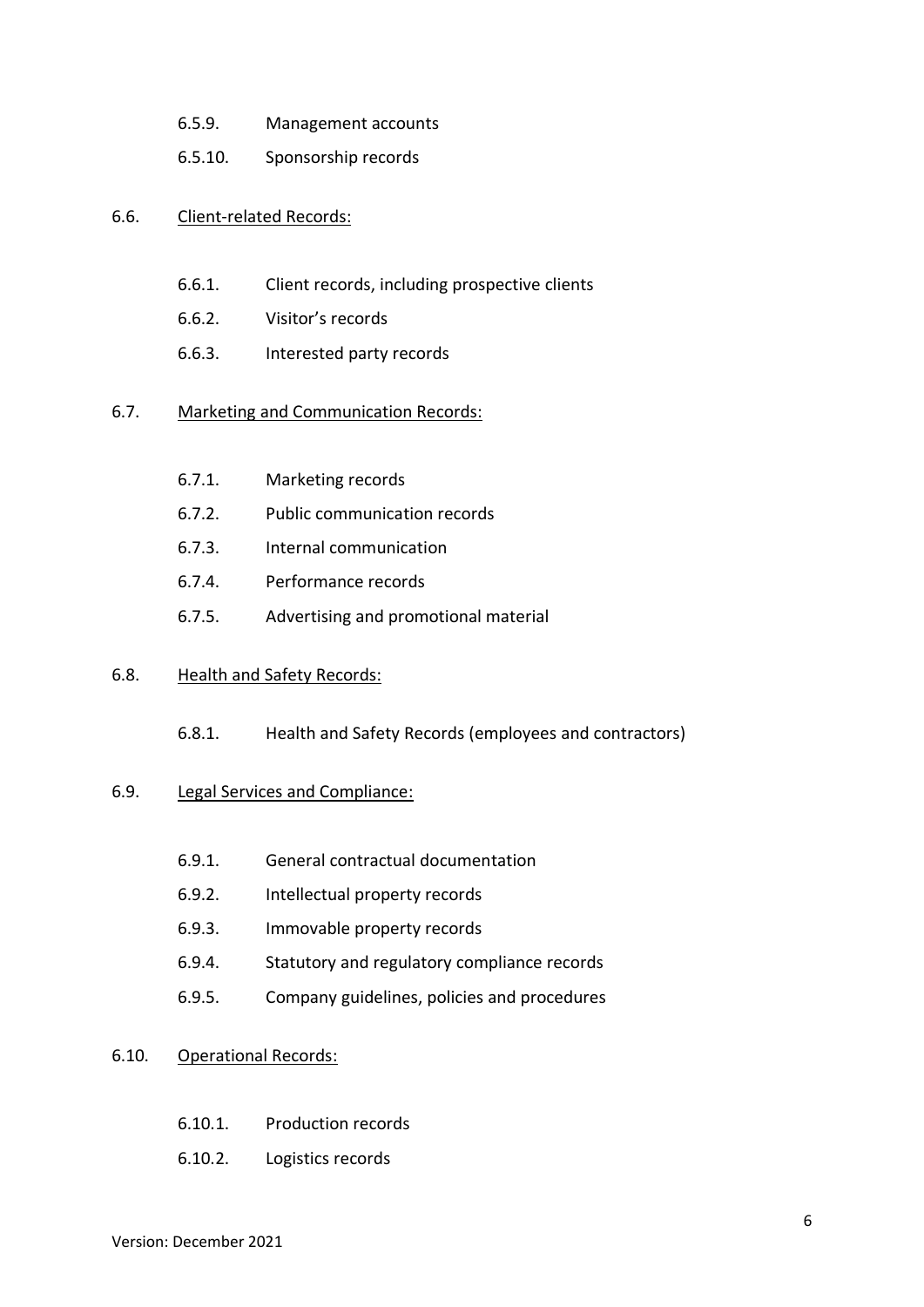## 6.10.3. Internal operational records

# **7. CLASSIFICATION OF COMPANY RECORDS**

7.1. On request, access to the company records listed above may be granted or refused based on the following considerations.

## 7.2. Disclosure and/or access granted:

- 7.2.1. Information which forms part of a public access document.
- 7.2.2. Information which is subject to copyright.

# 7.3. Limited disclosure and/or access granted:

7.3.1. Personal Information of natural persons that belongs to the requestor of that information, or personal information of juristic persons represented by the requestor of that information, as contemplated by section 61 of the Act.

## 7.4. Information which may not be disclosed:

- 7.4.1. Information relates to a request after the commencement of criminal or civil proceedings, as contemplated by section 7 of the Act.
- 7.4.2. Unreasonable disclosure of personal information of a natural person or a juristic person, as contemplated by section 63(2) of the Act and the Protection of Personal Information Act.
- 7.4.3. Information which is likely to harm the commercial or financial interests of a third party, as contemplated by section 64(1)(a) and (b) of the Act.
- 7.4.4. Information which is likely to harm the company or a third party in contract or other negotiations, as contemplated by section 64(1)(c) of the Act.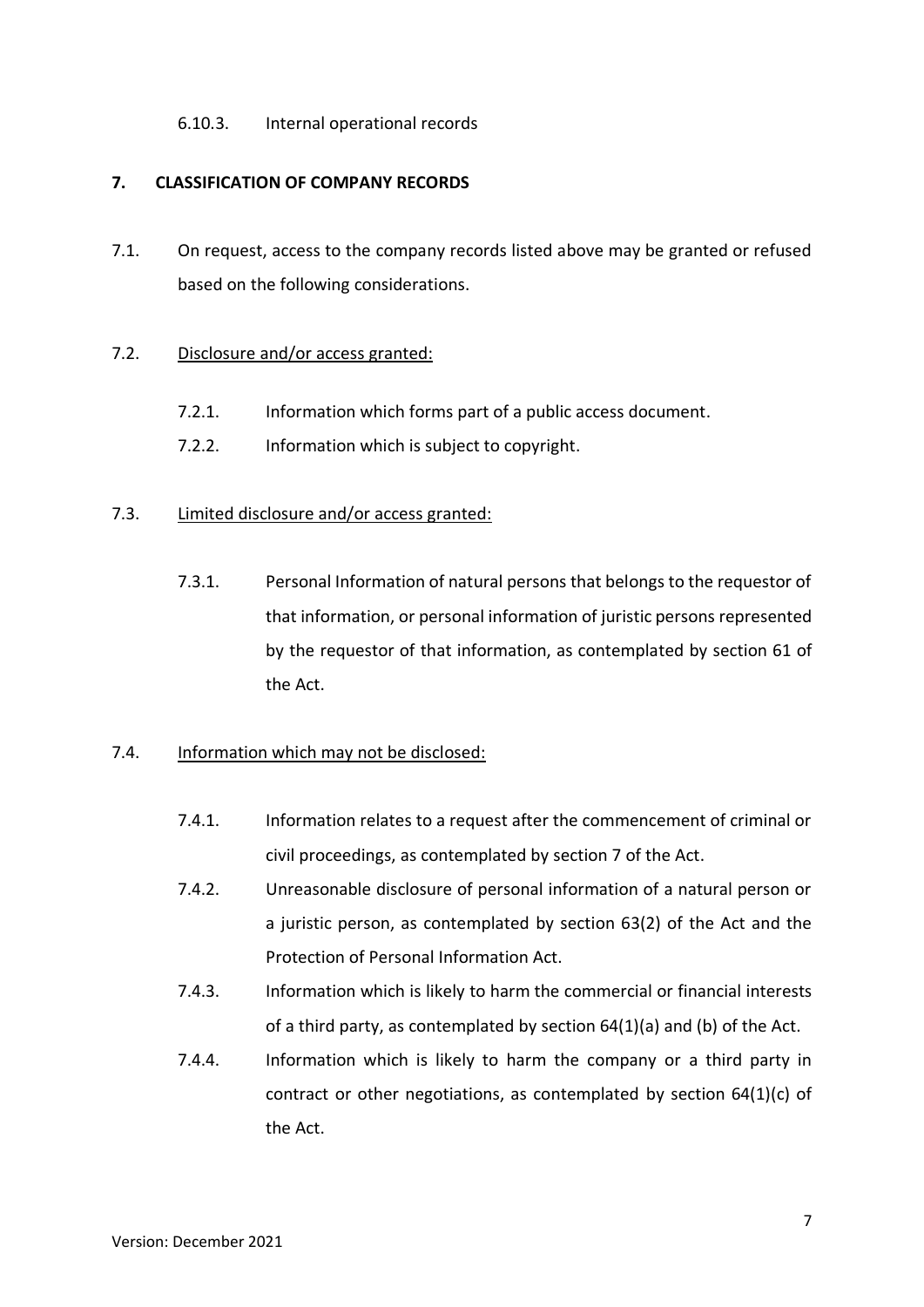- 7.4.5. Information which would breach a duty of confidence owed to a third party in terms of an Agreement, as contemplated by section 65 of the Act.
- 7.4.6. Information which is likely to compromise the safety of individuals or protection of property, as contemplated by section 66 of the Act.
- 7.4.7. Legally privileged information, as contemplated by section 67 of the Act.
- 7.4.8. Commercial information of a private body, as contemplated by section 68 of the Act.
- 7.4.9. Information which is likely to prejudice research and development information of the company or a third party, as contemplated by section 69 of the Act.

# 7.5. Information which may not be refused:

- 7.5.1. Environmental testing or information which reveals public safety or environmental risks, as contemplated by sections 64(2) and 68(2) of the Act.
- 7.5.2. Disclosure of information which is in the public interest, as contemplated by section 70 of the Act.

# **8. RECORDS AVAILABLE IN TERMS OF OTHER LEGISLATION**

- 8.1. Where applicable, the JAC also keeps records and documents prescribed in terms of the legislation listed below, including:
	- 8.1.1. Auditing Professions Act 26 of 2005
	- 8.1.2. Basic Conditions of Employment Act 75 of 1997
	- 8.1.3. Companies Act 71 of 2008
	- 8.1.4. Compensation of Occupational Injuries and Diseases Act 130 of 1993
	- 8.1.5. Competition Act 89 of 1998
	- 8.1.6. Constitution of the Republic of South Africa, 1996
	- 8.1.7. Consumer Protection Act 68 of 2008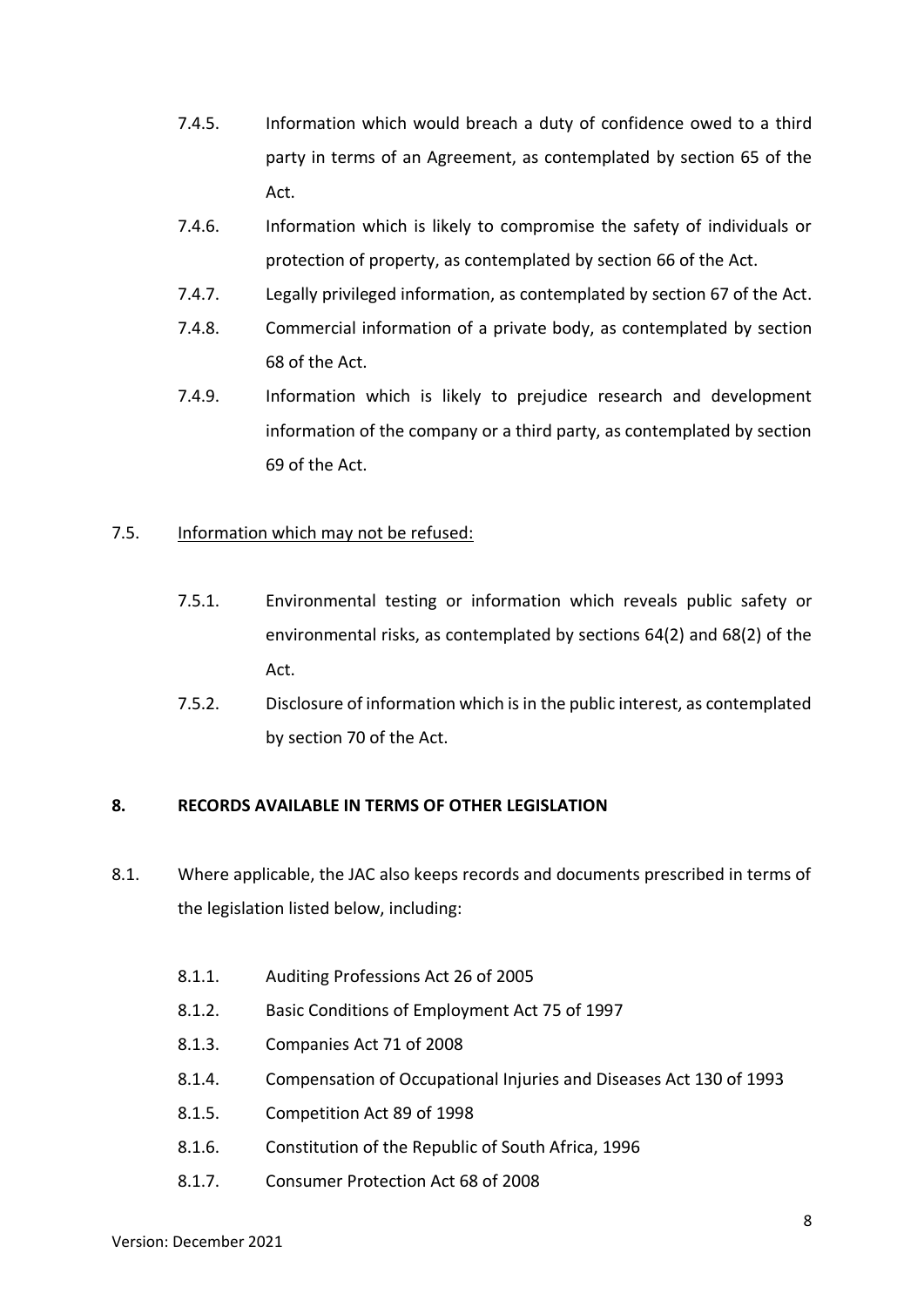- 8.1.8. Copyright Act 98 of 1978
- 8.1.9. Debt Collectors Act 114 of 1998
- 8.1.10. Designs Act 195 of 1993
- 8.1.11. Electronic Communications Act 36 of 2005
- 8.1.12. Electronic Communications and Transaction Act 25 of 2002
- 8.1.13. Employment Equity Act 55 of 1998
- 8.1.14. Financial Intelligence Centre Act 38 of 2001
- 8.1.15. Identification Act 68 of 1997
- 8.1.16. Income Tax Act 58 of 1962
- 8.1.17. Insolvency Act 24 of 1936
- 8.1.18. Intellectual Property Laws Amendment Act 38 of 1997
- 8.1.19. Labour Relations Act 66 of 1995
- 8.1.20. Occupational Health and Safety Act 85 of 1993
- 8.1.21. Patents Act 57 of 1978
- 8.1.22. Prescription Act 68 of 1969
- 8.1.23. Promotion of Access to Information Act 2 of 2000
- 8.1.24. Protection of Personal Information Act 4 of 2013
- 8.1.25. Revenue Laws Second Amendment Act 61 of 2008
- 8.1.26. Taxation Laws Amendment Act 7 of 2010
- 8.1.27. Trademarks Act 194 of 1993
- 8.1.28. Unemployment Contributions Act 63 of 2001
- 8.1.29. Unemployment Insurance Act 30 of 1966

# **9. PROCESSING OF PERSONAL INFORMATION**

- 9.1. The JAC processes Personal Information in order to provide, maintain and improve the performance of our services. This includes collecting information to:
	- 9.1.1. Establish and verify the identity and business operations of a data subject, including those processes which may be required from the JAC by law or good industry practice;
	- 9.1.2. Perform the services that are requested of us;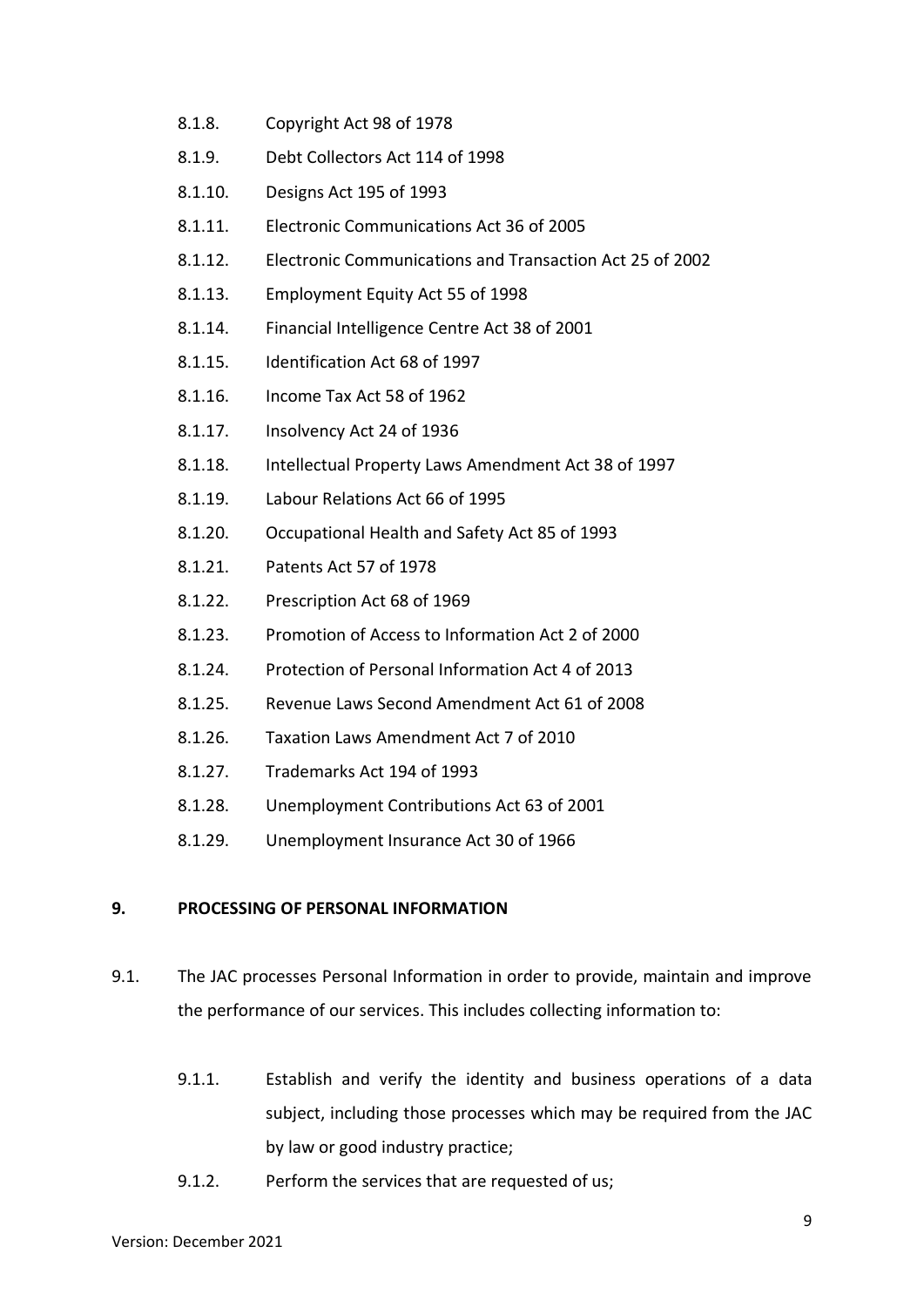- 9.1.3. Accomplish any further purpose that is related to providing our services;
- 9.1.4. Communicate in the manner which is preferred, including via email, post, SMS or telephonically;
- 9.1.5. Maintain and update our database of clients and visitors;
- 9.1.6. Provide updates and information about our services and any changes to our services;
- 9.1.7. Recruitment and related activities;
- 9.1.8. To conduct market or client satisfaction research or for statistical analysis;
- 9.1.9. For auditing or record keeping purposes;
- 9.1.10. Fulfil any contractual or legal obligation that we may have;
- 9.1.11. Comply with any law or regulation or legal request from a recognised Authority; and
- 9.1.12. Any other activity which may be lawful, reasonable and necessary to our business activities.
- 9.2. The further details about the JAC's practices relating to the processing of Personal Information are set out in the JAC's Privacy Policy, which may be accessed on our website.

## **10. CATEGORIES OF DATA SUBJECTS**

- 10.1. The following categories of data subjects will be processed by the JAC:
	- 10.1.1. Clients and potential clients
	- 10.1.2. Employees and contractors
	- 10.1.3. Directors and Prescribed officers
	- 10.1.4. Suppliers
	- 10.1.5. Job applicants
	- 10.1.6. Visitors
	- 10.1.7. Sponsors
	- 10.1.8. Statutory and regulatory bodies and government authorities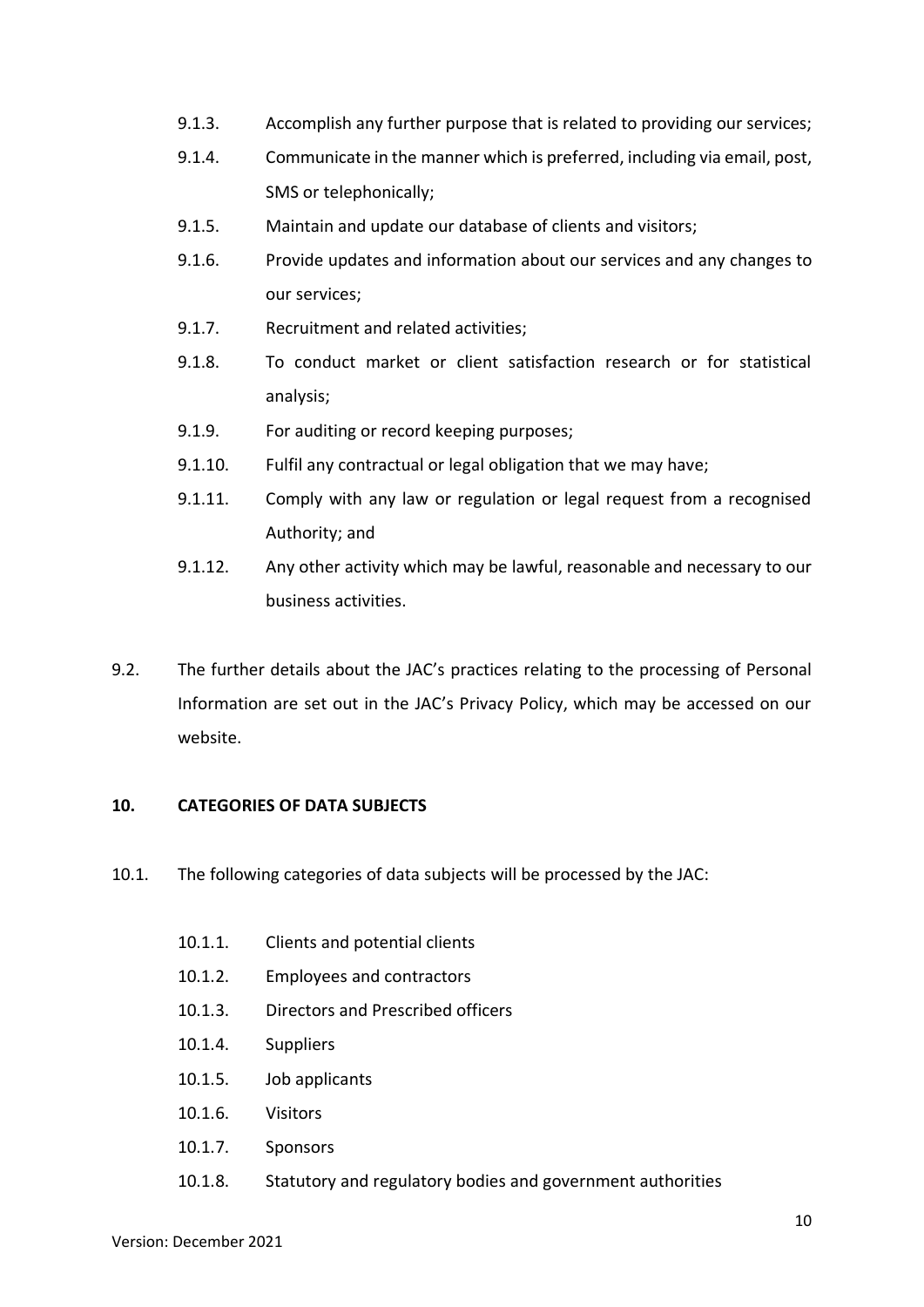#### 10.1.9. Financial institutions

#### **11. CATEGORIES OF PERSONAL INFORMATION PROCESSED BY THE JAC**

- 11.1. The following information shall be processed by the JAC:
	- 11.1.1. Information relating to the gender, sex, age, physical or mental health, well-being, disability and birth of the person;
	- 11.1.2. Information relating to the education or the medical history of the person;
	- 11.1.3. Any identifying number, symbol, e-mail address, physical address, telephone number, location information, online identifier or other particular assignment to the person;
	- 11.1.4. The biometric information of the person;
	- 11.1.5. Correspondence sent by the person that is implicitly or explicitly of a private or confidential nature or further correspondence that would reveal the contents of the original correspondence; and
	- 11.1.6. The name of the person if it appears with other personal information relating to the person or if the disclosure of the name itself would reveal information about the person.

# **12. RECIPIENTS OR CATEGORIES OF RECIPIENTS WITH WHOM THE PERSONAL INFORMATION IS SHARED**

- 12.1. We will not disclose Personal Information unless it is for purposes as set out in the JAC's Privacy Policy or if we have received permission to do so. The following categories of recipients may receive such Personal Information:
	- 12.1.1. JAC's employees, contractors and agents to the extent that these parties need the Personal Information in order for us to provide services;
	- 12.1.2. To our affiliates;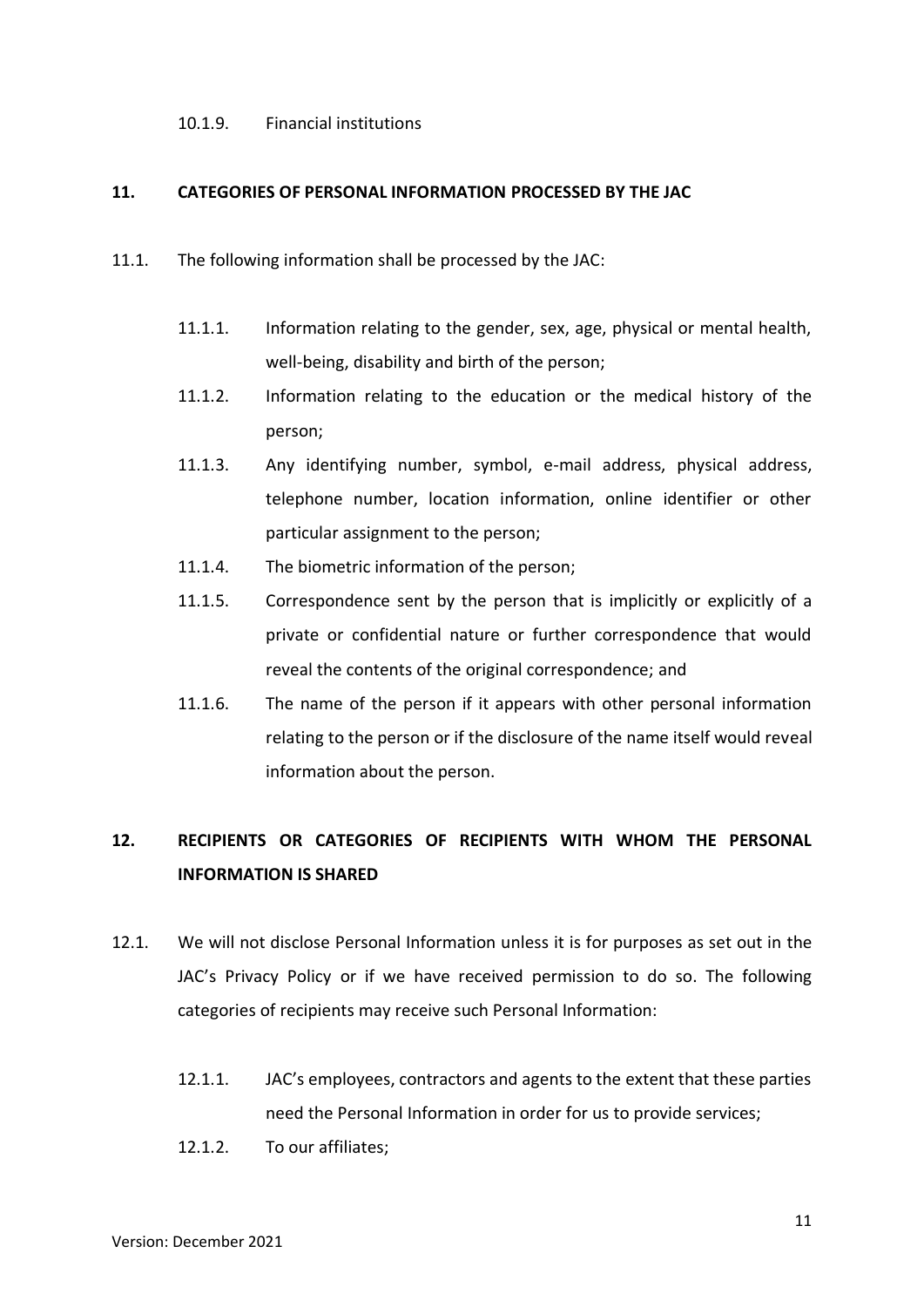- 12.1.3. To authorities or governmental agencies in order to comply with any law, regulation or legal process; or
- 12.1.4. In order to protect our rights, property or safety or those of our employees, contractors, agents, clients or any other third party.

#### **13. INFORMATION SECURITY MEASURES TO PROTECT PERSONAL INFORMATION**

- 13.1. The JAC takes care to ensure that Personal Information is adequately protected against unauthorised access and use and remains secure.
- 13.2. The JAC may store Personal Information at a physical location or by electronic means, including on a cloud-based system. We will take reasonable, appropriate and generally accepted measures to ensure that the Personal Information is protected against unauthorised and unlawful processing, accidental loss, destruction or damage.
- 13.3. However, we cannot guarantee that the processing and transmission of Personal Information, particularly when transmitted electronically, is absolutely secure.
- 13.4. In order to protect Personal Information, we undertake to regularly review our security controls and implement appropriate and generally accepted technical and organisational measures to ensure such protection as far as reasonably possible.
- 13.5. We further impose necessary security, privacy and confidentiality obligations on those third parties that we have a contractual relationship with to ensure, as far as reasonably possible, that Personal Information remains secure. We also ensure that such third parties agree to treat such Personal Information with the same standard of care as we are obliged to do.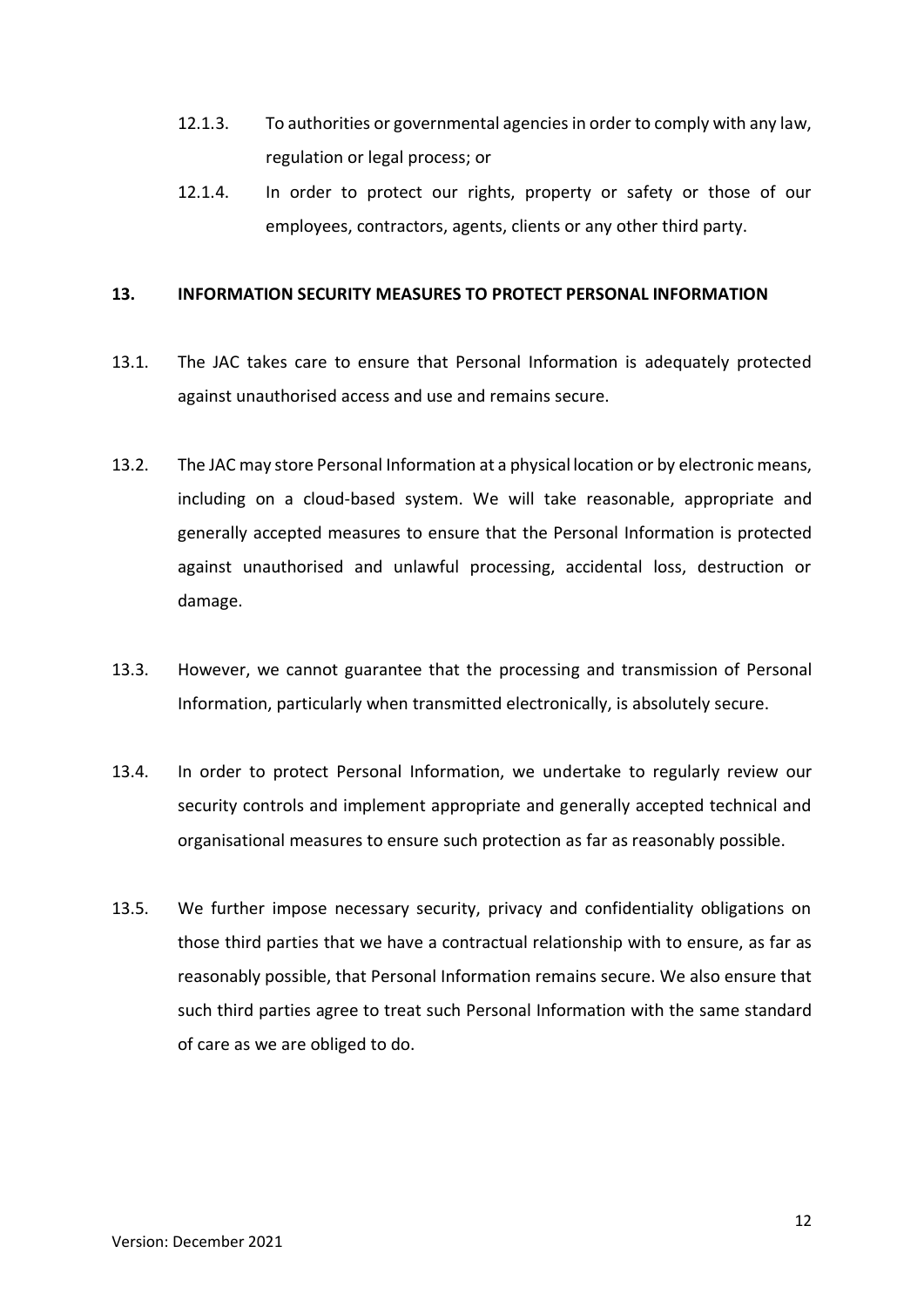#### **14. TRANSBORDER FLOWS OF PERSONAL INFORMATION**

14.1. The JAC does not transfer Personal Information across South African borders. However, should it be required for relevant business transactions, such transborder processing will be in line with South Africa's legislative requirements.

#### **15. PRESCRIBED REQUESTS AND FEES**

- 15.1. A requestor wishing to have access to the records as set out above, must comply with the procedural requirements contemplated by both the Act as well as this PAIA Manual.
- 15.2. The requestor must complete and submit **FORM C**, which is attached hereto, together with the prescribed fee and a deposit, where applicable, to the JAC's Information Officer, the details of whom are set out in clause 3 above. Form C must be filled out with sufficient detail to allow the Information Officer to determine, to her satisfaction:
	- 15.2.1. The record or records requested;
	- 15.2.2. The identity of the requestor; and
	- 15.2.3. The right or rights that the requestor wishes to exercise or protect.
- 15.3. The JAC will process the request within 30 (thirty) days. The Information Officer may refuse such a request on the basis that the information set out in paragraph 15.2 above has not been provided.
- 15.4. The Information Officer will notify the requestor in writing whether access is granted, either in whole or part, or whether it is denied. The Information Officer will provide reasons for her decision.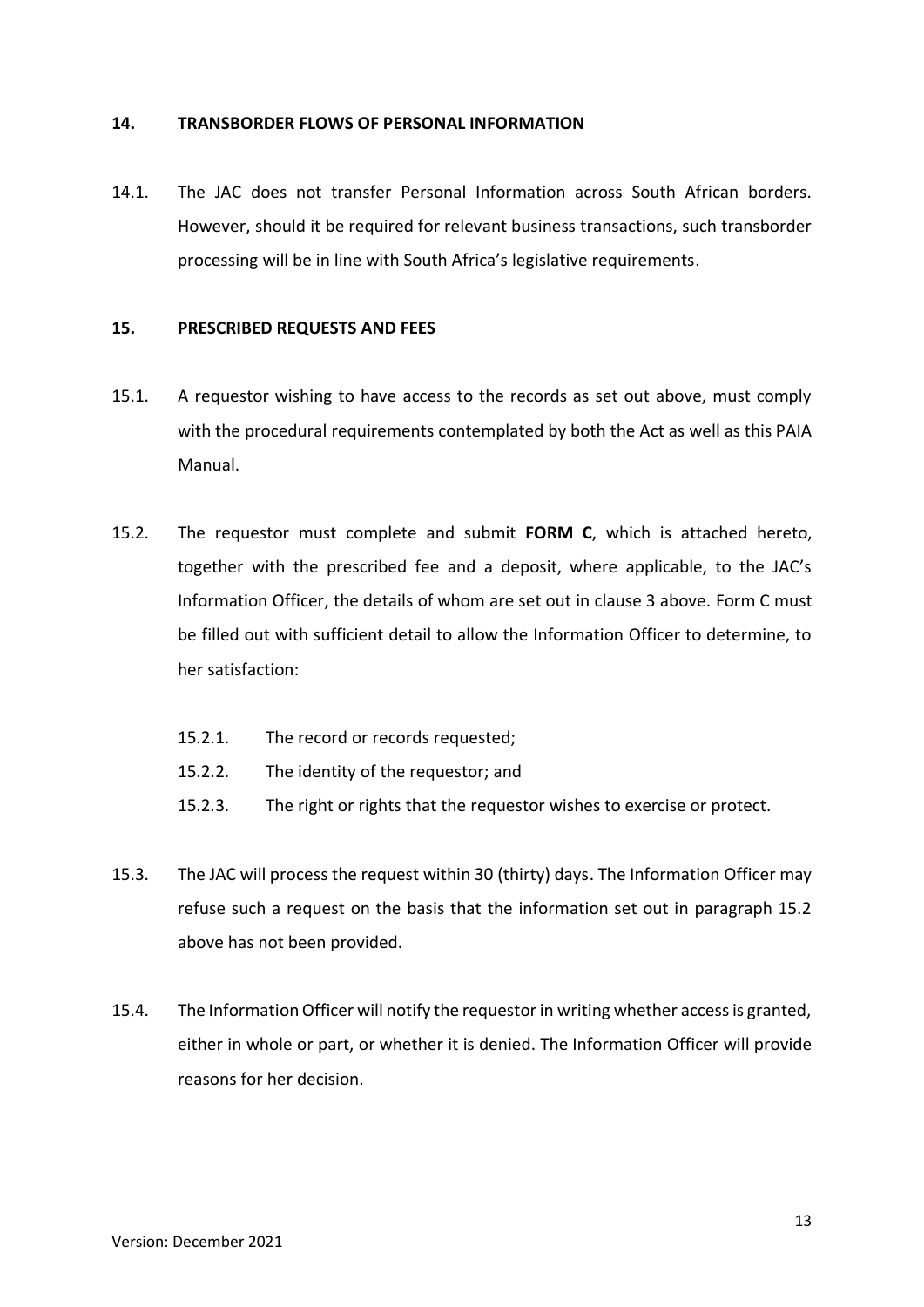- 15.5. In the event that the request is made on behalf of another person, the requestor must submit proof of his or her capacity to make the request on behalf of another person, as set out in section 53(2)(f) of the Act.
- 15.6. No obligation is placed on the Information Officer to process the request until the prescribed fee has been paid.

#### **16. FEES PAYABLE ON REQUEST**

- 16.1. A requestor is required to pay the prescribed fees before a request will be processed.
- 16.2. In the event that the preparation of the record requested requires more than 6 (six) hours, the requestor must pay a deposit of not more than one third of the access fee which would be payable if the request were granted.
- 16.3. The Information Officer is not obliged to process the request until the prescribed fees have been paid to the JAC. Payments must be made to the JAC.
- 16.4. The following fees are applicable, in terms of regulation  $9(2)(c)$  and  $11(1)$ :
	- 16.4.1. The fee for a copy of the manual or a record which has been requested is R1,10 for every photocopy of an A4-size page or part thereof.
	- 16.4.2. For every printed copy of an A4-size page or part thereof held on a computer or in electronic or machine readable form is R0,75
	- 16.4.3. For a copy in a computer-readable form on a stiffy disc is R7,50.
	- 16.4.4. For a copy in a computer-readable form on a compact disc is R70,00.
	- 16.4.5. For a transcription of visual images, for an A4-size page or part thereof is R40,00.
	- 16.4.6. For a copy of visual images is R60,00.
	- 16.4.7. For a transcription of an audio record, for an A4-size page or part thereof is R20,00.
	- 16.4.8. For a copy of an audio record is R30,00.